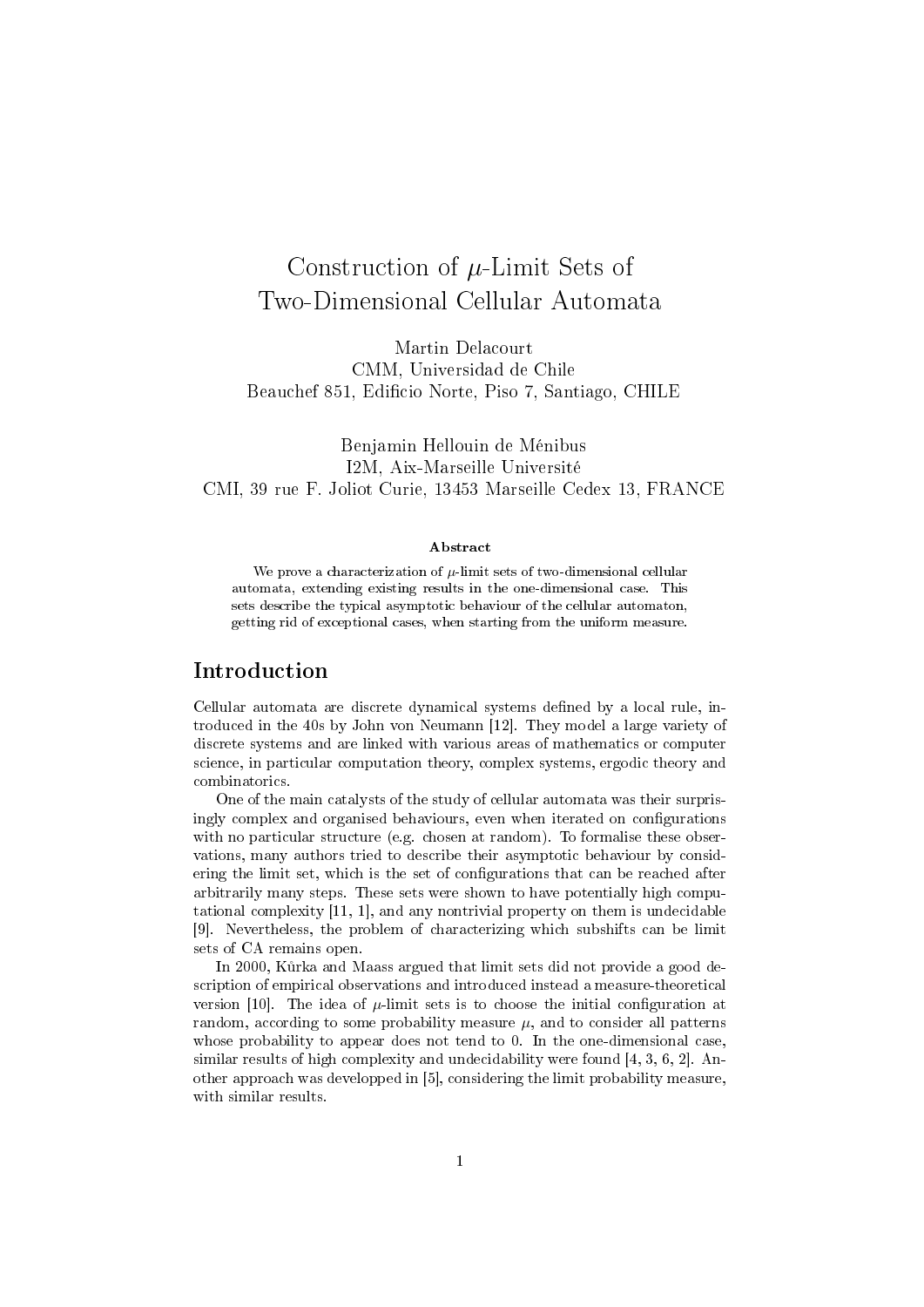In this article, we consider the two-dimensional case and prove a characterization of all subshifts that can be  $\mu$ -limit sets of CA for  $\mu$  the uniform Bernoulli measure. The method is constructive and inspired by the one-dimensional constructions in [2, 5].

# 1 Definitions

#### 1.1 Cellular automata on two dimensions

Definition (Configurations, patterns, cylinders).

Let A be a finite alphabet. We introduce  $A^{\mathbb{Z}^2}$  the set of (two-dimensional) configurations. Denote  $A^*$  the set of finite patterns, that is, any element of  $\mathcal{A}^{\mathbb{U}}$  for some  $\mathbb{U}$   $\subsetq$  finite  $\mathbb{Z}^2$  (denote  $\mathbb{U} = \text{supp}(u)$  the **support** of the pattern u).

Such a pattern is said to be square or rectangular if its support is.

Given  $u \in A^*$  and  $i, j \in \mathbb{Z}^2$ , define the cylinder  $[u]_{i,j} = \{x \in A^{\mathbb{Z}^2} x_{(i,j)+supp(u)} =$ u}.

Endowed with the product topology,  $\mathcal{A}^{\mathbb{Z}^2}$  is a compact and metrisable space. A distance inducing this topology is:

$$
\forall x, y \in \mathcal{A}^{\mathbb{Z}^2}, d_C(x, y) = 2^{-\Delta(x, y)} \qquad \text{where } \Delta(x, y) = \min\{|i| + |j| \mid i, j \in \mathbb{Z}^2, x_{i, j} \neq y_{i, j}\}\
$$

The **frequency** of a pattern  $u \in \mathcal{A}^*$  in another pattern  $v \in \mathcal{A}^*$  is defined as:

$$
Freq(u, v) = \frac{\#\left\{(i, j) \in \text{supp}(v) : \begin{array}{c} (i, j) + \text{supp}(u) \subseteq \text{supp}(v) \\ v_{(i, j) + \text{supp}(u)} = u \end{array}\right\}}{\#\left\{(i, j) \in \text{supp}(v) : (i, j) + \text{supp}(u) \subseteq \text{supp}(v)\right\}}
$$

and  $0$  if it is undefined.

#### Definition (Shift actions).

Define the two shifts actions  $\sigma_{\uparrow}, \sigma_{\rightarrow} : \mathcal{A}^{\mathbb{Z}^2} \to \mathcal{A}^{\mathbb{Z}^2}$  by:

$$
\forall x \in \mathcal{A}^{\mathbb{Z}^2}, i, j \in \mathbb{Z}^2, \qquad \sigma_{\to}(x)_{i,j} = x_{i-1,j} \qquad \text{and} \qquad \sigma_{\uparrow}(x)_{i,j} = x_{i,j-1}.
$$

Definition (Cellular automata).

 $\hat{A} \text{ (two-dimensional) cellular automaton is a continuous action } F: \mathcal{A}^{\mathbb{Z}^2} \to \mathcal{A}^{\mathbb{Z}^2}$  $\mathcal{A}^{\mathbb{Z}^2}$  that commutes with  $\sigma_{\rightarrow}$  and  $\sigma_{\uparrow}$ . Equivalently, it can be defined by a **local** rule  $\overline{F}: \mathcal{A}^{\mathbb{U}_F} \to \mathcal{A}$ , where  $\mathbb{U}_F \subset \mathbb{Z}^2$  is a finite neighbourhood, in the sense that

$$
\forall x \in \mathcal{A}^{\mathbb{Z}^2}, i, j \in \mathbb{Z}^2, F(x)_{i,j} = \overline{F}((x_{(i,j)+u})_{u \in \mathbb{U}_F}).
$$

This equivalence is known as the Curtis-Hedlund-Lyndon theorem [7].

### 1.2 Probability measures

**Definition** (Probability measures on  $\mathcal{A}^{\mathbb{Z}^2}$ ).

Let  $\mathfrak B$  be the Borel sigma-algebra of  $\mathcal{A}^{\mathbb{Z}^2}$ . Denote by  $\mathcal{M}(\mathcal{A}^{\mathbb{Z}^2})$  the set of probability measures on  $\mathcal{A}^{\mathbb{Z}^2}$  defined on the sigma-algebra  $\mathfrak{B}$ . Let  $\mathcal{M}_{\sigma}(\mathcal{A}^{\mathbb{Z}^2})$ be the  $\sigma_{\uparrow}, \sigma_{\rightarrow}$ -invariant probability measures on  $\mathcal{A}^{\mathbb{Z}^2}$ , that is to say the measures  $\mu \in \mathcal{M}(\mathcal{A}^{\mathbb{Z}^2})$  such that  $\mu(\sigma^{-1}_{\uparrow}(B)) = \mu(\sigma^{-1}_{\rightarrow}(B)) = \mu(B)$  for all  $B \in \mathfrak{B}$ . For a continuous application  $F: \mathcal{A}^{\mathbb{Z}^2} \to \mathcal{A}^{\mathbb{Z}^2}$ , denote  $F\mu$  the image of the measure  $\mu$  by  $F: F\mu(X) = \mu(F^{-1}(X)).$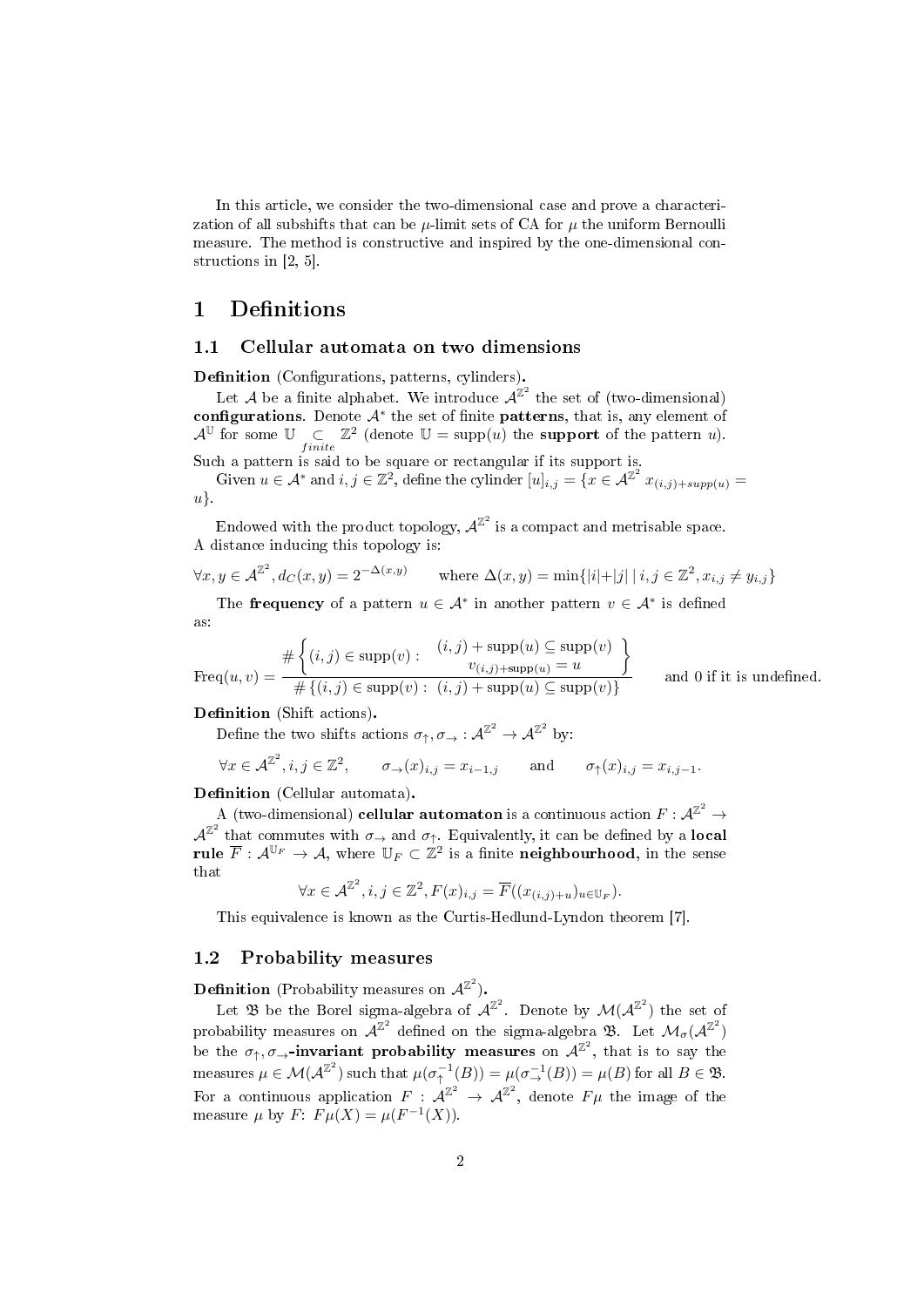Definition (Bernoulli measure).

The Bernoulli measure  $\mu_{\lambda} \in \mathcal{M}_{\sigma}(\mathcal{A}^{\mathbb{Z}^2})$  associated with  $\lambda = (\lambda_a) \in [0;1]^{\mathcal{A}}$ such that  $\sum_{a \in \mathcal{A}} \lambda_a = 1$  is defined as:

$$
\forall u \in \mathcal{A}^{\mathbb{U}}, \mu_{\lambda}([u]) = \prod_{(i,j) \in \mathbb{U}} \lambda_{u_{i,j}}.
$$

#### **Definition** ( $\mu$ -limit set).

Let  $F: \mathcal{A}^{\mathbb{Z}^2} \to \mathcal{A}^{\mathbb{Z}^2}$  be a CA and  $\mu$  an initial probability measure. The  $\mu$ -limit set of F  $L_{\mu}(F)$  is defined by:

$$
u \in L_{\mu}(F) \Longleftrightarrow F^{t} \mu([u]) \underset{t \to \infty}{\nrightarrow} 0.
$$

## 1.3 Computability

The standard Turing machine model has access to a one-dimensional working tape than can be infinite on one or both sides. We consider in this paper that the machines have access to a two-dimensional tape infinite in all directions, in order to simplify some constructions. The only difference is that the computing head, when reading the current state and the letter on the tape at its current location, has the ability to move in four different directions:  $\uparrow, \downarrow, \rightarrow, \leftarrow$ . This model remains exactly as powerful as a Turing machine.

Definition (Computable sequence of patterns).

A sequence of patterns  $(u_n)_{n\in\mathbb{N}} \in (\mathcal{A}^*)^{\mathbb{N}}$  is computable if there exists a Turing machine that, given as input an integer  $n$  written in binary, stops and outputs  $u_n$ .

In the previous definition, the Turing machine's alphabet contains at least  $A$ and  $\{0, 1\}$ . We can assume the input is written left to right on row 0 surrounding by a special blank state.

**Proposition 1.1.** Let  $F: \mathcal{A}^{\mathbb{Z}^2} \to \mathcal{A}^{\mathbb{Z}^2}$  be a CA and  $\mu \in \mathcal{M}_{\sigma}(\mathcal{A}^{\mathbb{Z}^2})$  be the uniform Bernoulli measure. Then there is a computable sequence of square patterns  $(w_i)_{i\in\mathbb{N}}$  such that

$$
u \in L_{\mu}(F) \Longleftrightarrow \text{Freq}(u, w_i) \underset{i \to \infty}{\nrightarrow} 0.
$$

The sequence is built using de Bruijn tori, a combinatorial object constructed explicitely in [8]. Due to space constraints, the proof is in the appendix.

# 2 Main theorem

**Theorem 2.1.** Let  $\mu$  be the uniform Bernoulli measure over A and  $(w_i)_{i \in \mathbb{N}}$  a computable sequence of square patterns. Then there exists an alphabet  $\mathcal{B} \supseteq \mathcal{A}$ and a cellular automaton  $F$  over  $\beta$  such that:

$$
u \in L_{\mu}(F) \Longleftrightarrow \text{Freq}(u, w_i) \underset{i \to \infty}{\nrightarrow} 0.
$$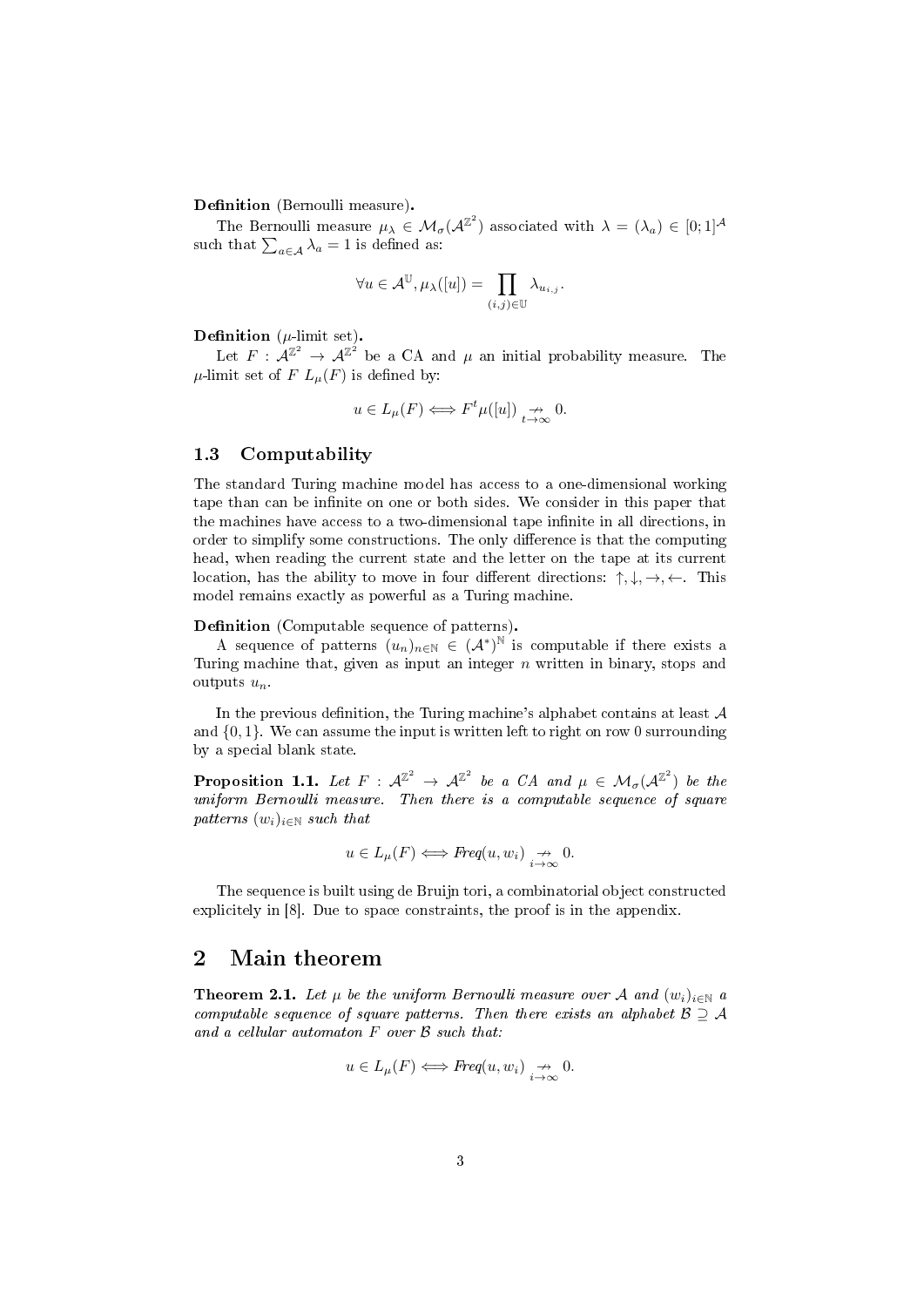This theorem along with Proposition 1.1 gives hence a characterization of all  $\mu$ -limit sets for  $\mu$  the uniform Bernoulli measure.

The proof of the theorem relies on an explicit construction and we will effectively prove the result by describing the CA.

Similarly to what was done for one-dimensional CA in [2, 5], the idea is, starting from some random configuration according to a measure  $\mu$ , to build a partition of connex subsets of the plane using auxiliary states. In each subset, independently, each  $w_i$  is computed successively and concatenated copies of it are written over all the subset. To ensure the density of auxiliary states tends to 0, they merge progressively in a controlled manner, offering more space for computation.

# 3 Construction

#### 3.1 Overview

First, we present a sketch of the different steps of the construction corresponding to a computable sequence of patterns  $(w_i)_{i\in\mathbb{N}}$ . The alphabet  $\beta$  is the product of different layers, each layer being used for a different auxiliary process, plus two special states (seed and heart). The main layer is the writing layer whose alphabet is  $A$ ; each other layer uses a different alphabet containing a blank symbol # corresponding to the absence of information. Hence we have  $A \subset \mathcal{B}$ up to the bijection  $a \leftrightarrow (a, \#, \ldots, \#)$ .

• Colonising the space: Section 3.2.

Starting from a random configuration drawn according to  $\mu$ , we first want to "clean" the randomly generated content of the auxiliary layers.  $\beta$  contains a seed state  $*$ . Each seed, at time 1, erases the contents of a small area around it and give birth to membranes growing in every direction except when they meet other membranes. They erase all information contained in the auxiliary layers and membranes faking life which are recognized with the help of age counters.

• Internal metabolism: partitioning the cleaned space. Section 3.3.1.

Each seed gives birth to a heart  $\blacksquare$  that will be the core of a living organism. Every organism owns an age counter making sure they are all synchronized. Regularly, the organism around each living heart will grow in each direction until it meets a fellow organism, thus claiming its territory.

• Internal metabolism: fighting for survival. Section  $3.3.2$ .

Organisms need to become larger and larger through time, hence we regularly have to remove some of the hearts. When two hearts are too close, one of them is removed to ensure that the distance between hearts is large and tends to infinity.

• Internal metabolism: Computing and writing. Sections 3.3.4 and 3.3.5.

In each organism, when the territory is established, some  $w_n$  is computed and then written all over the territory. Copies of it will hence cover the cleaned surface.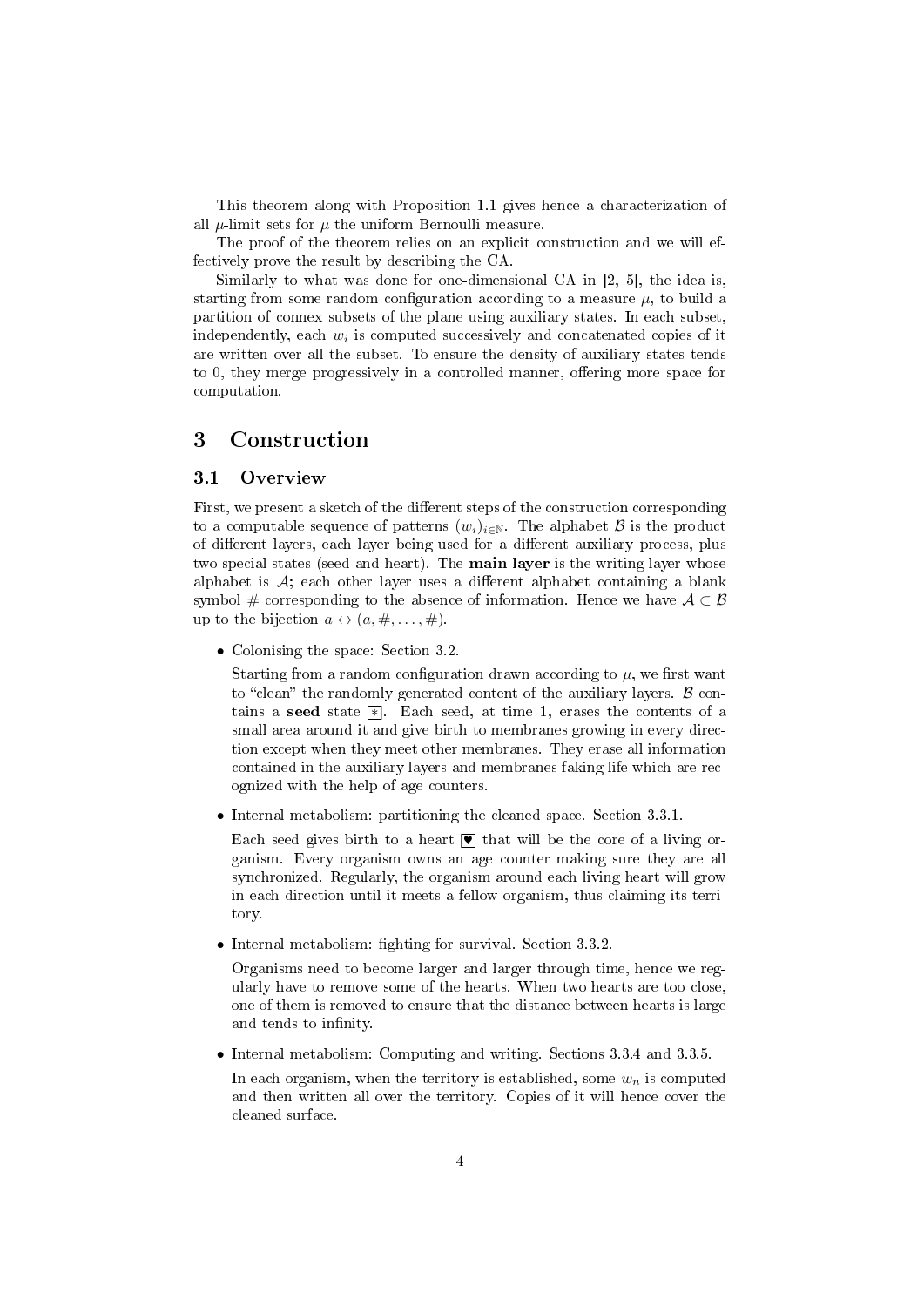Throughout this article, t refers to the number of steps since time 0.

#### 3.2 Colonisation of the space

#### 3.2.1 Growing squares

There is a particular seed state  $*$  that can be present only in the initial configuration. It is the only relevant information in the initial configuration. Every occurrence of  $\boxed{\ast}$  triggers the birth at time 1 and subsequent growth of a living square-shaped membrane (initially forming a  $5 \times 5$  cells square).

If seeds are too close from each other and do not have enough space to form the initial organism, the northernmost seed is destroyed (westernmost in case of a tie).

A layer of the alphabet, called cleaning layer is dedicated to the membrane growth and cleaning process. The membrane spreads slowly to the outside, thanks to a respiration process that "pushes" the membrane to the outside. A membrane is a boundary between its inside and the outside, thus defining the direction in which it expands. To each point of the membrane is associated a binary counter that keeps track of its age (see Figure 1).

#### Definition (Redundant binary basis).

Let  $c = c_{n-1} \ldots c_0 \in \{0, 1, 2\}^n$  be a counter. The **value** of c is  $\sum_{i=0}^{n-1} c_i 2^i$ (reverse order). Since  $2 = 10, 2$  can be seen as a 0 with a carry.

At each step, the counters are incremented by adding one to the least significant bit and the carries are propagated along the counter, which can be done in a local manner  $(02 \rightarrow 10, 12 \rightarrow 20)$ .

If the membrane has sides of length  $n$ , there are  $n$  such counters on each side with the same value, with superpositions of two of them in the cells near the corner. As they grow, they need more than one cell and form a band of growing width along the membrane as shown in Figure 1. For a living membrane, the counters are created with value 0 at step  $t = 1$ , ensuring their age is the current time minus 1. In the other cases, the membrane and counters already existed at time  $t = 0$  (with value at least 0), which means they appear older than living membranes.

This counter is used to control the speed of the membrane. The respiration consists in taking a step forward (according to the direction of the membrane) each time the age of the counter is the exact square of an integer. The successive squares are computed under the counter, on the computation layer, using a space  $O(\log t)$  if t is the age of the membrane.

We can define three kinds of membranes:

- Living membranes which were created by a seed, and whose counters all have value  $t - 1$ ;
- Dead membranes which have some incoherence (not closed, different counter values, no square computation...) and self-destructs when realising this;
- Zombi membranes which are perfectly coherent despite not being created by a seed, and whose counters all have the same value  $t' > t - 1$ .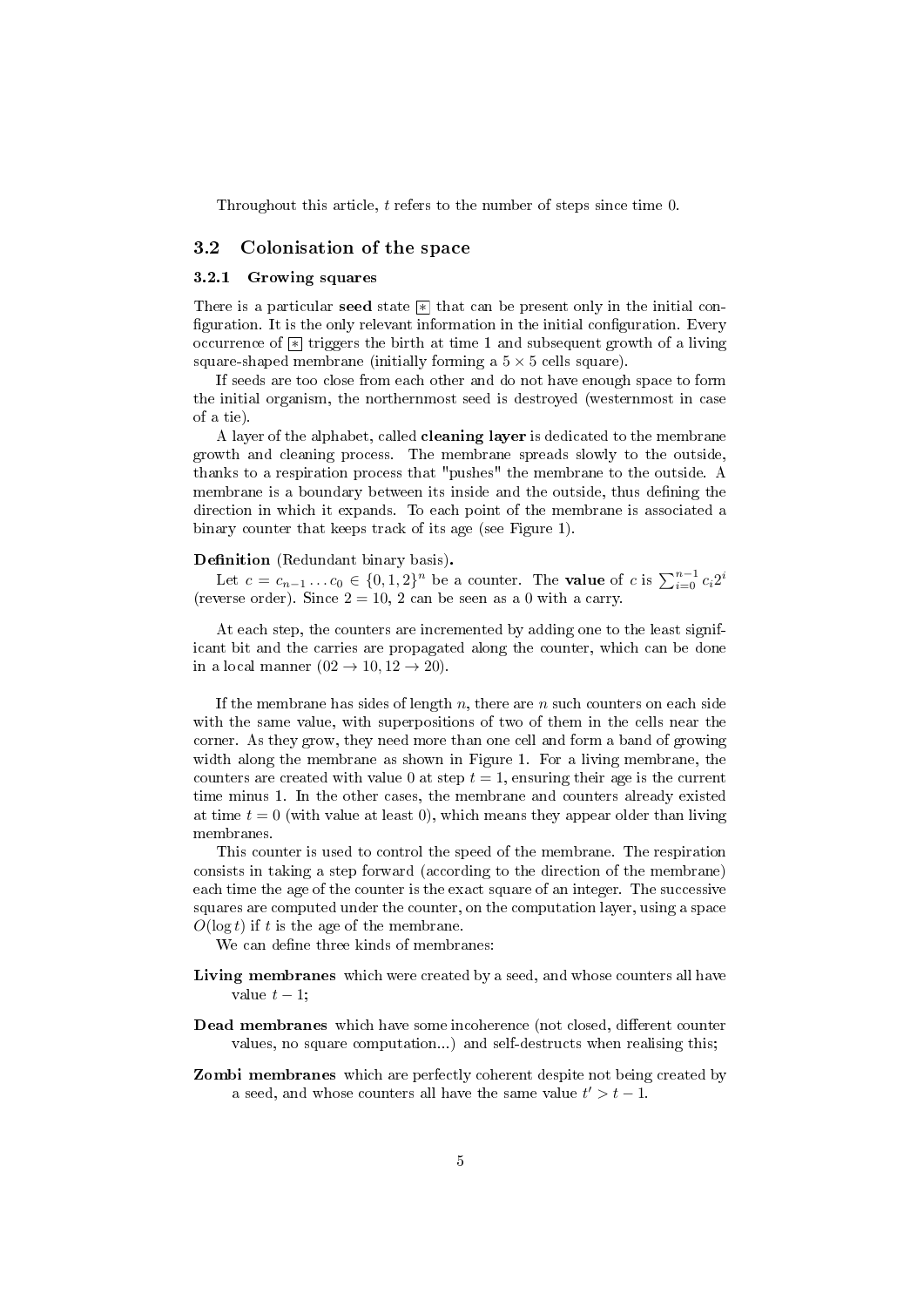

Figure 1: Corner of a membrane extending to the north and the east.

The content of any cell outside a membrane is deleted, except for the encounter of another membrane. In this case the comparison process starts. The reason membranes spread slowly is to limit the interferences between the growing and comparaison processes.

#### 3.2.2 Comparison

When two membranes meet, membranes fight for survival, which is only granted to the youngest. Indeed, we saw that only living membranes can have age  $t-1$ , all other membranes' counters having value greater than  $t$ . Comparing the age of both counters is achieved on a dedicated comparison layer.

Two special states  $\triangle$  are written on the comparison layer as membranes meet to trigger the process. Each of them progress along its corresponding counter and copy the value of the counter on the comparison layer after it. Incrementation and carry progagation continue in the original counter. However, it is not necessary to increment and propagate carries in the copied counter since they would increase by the same amount during the comparison anyway. During the copy into the comparison layer, all carries are taken into account and resolved, thus, at the end of the copy, remain two pure binary counters.

Both copied counters progress towards the encounter point at speed 1 and a comparison is performed bit-by-bit, starting from the least signicant. When the last bits of the counters arrive, we can decide which counter corresponds to the youngest membrane.

As shown in Figure 2, if at time  $t_1$  two membranes meet, comparison of the age of counters takes place at each contact cell. Here the same process takes place at cells A, B, C and D.

Proposition 3.1. During a comparison process, a living membrane may grow only once (including the initial growth that triggered the comparison)

*Proof.* If the comparison process started at time  $t_0$ , the counters of a living membrane have length less than  $log(t_0)$ . The comparison process takes at most twice as many steps as the length of the counter. The respiration process happens when  $t$  is a perfect square. Therefore the time between two successive growths, at time  $t_0$  or later, is at least  $\lceil \sqrt{t_0} \rceil$  steps. П

Let us consider the various possible results: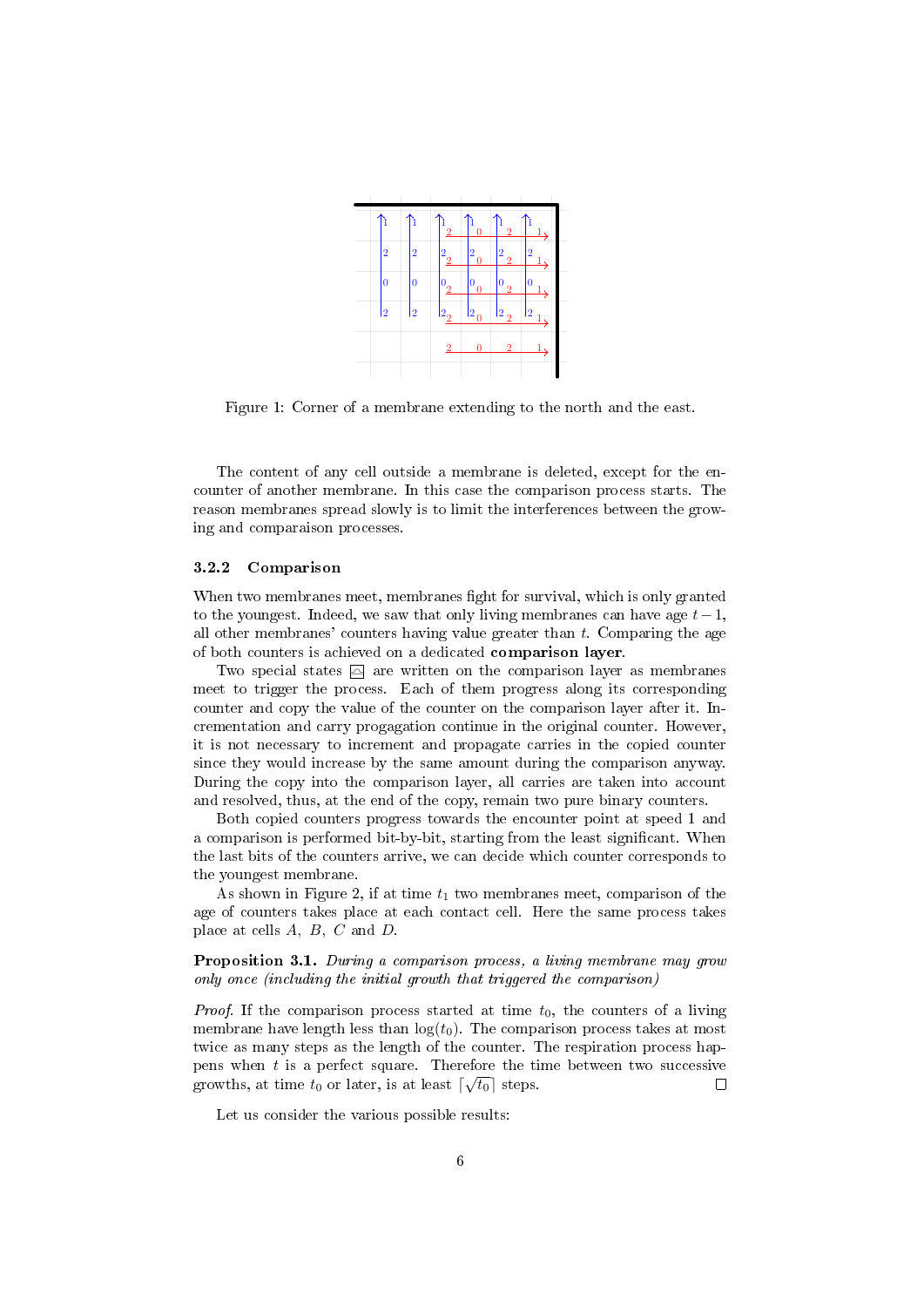

Figure 2: At time  $t_1$ , the membranes  $m_1$  and  $m_2$  meet on cells A, B, C and D. The counters are represented by grey areas. At  $t_2$ , when the comparison is finished, one of the squares may have grown (here  $m_2$ ).

|            |                                                                                               |              |            |            |          |                      | $\cdots$ $\alpha_2$ | $\alpha_1$ |               |                |            |
|------------|-----------------------------------------------------------------------------------------------|--------------|------------|------------|----------|----------------------|---------------------|------------|---------------|----------------|------------|
|            | $\frac{1}{2}$ , $\frac{1}{2}$ , $\frac{1}{2}$ , $\frac{1}{2}$ , $\frac{1}{2}$ , $\frac{1}{2}$ |              |            | $ s_1 $    |          | $\sim$ $\sim$ $\sim$ | $\alpha_2$          | $\alpha_1$ |               |                |            |
| $\alpha_2$ | $\alpha_2$                                                                                    | $\alpha_2$   |            |            |          |                      |                     | $\&$       | $\alpha_1$    | $\alpha_1$     | $\alpha_1$ |
| $\alpha_1$ | $\alpha_1$                                                                                    | $\alpha_1$ & |            |            |          |                      |                     |            | $\alpha_2$    | $\alpha_2$     | $\alpha_2$ |
|            |                                                                                               |              | $\alpha_1$ | $\alpha_2$ | $\cdots$ |                      | $s_2$               |            | $\pm$ $^{-1}$ | $\sim 10^{-5}$ | - E        |
|            |                                                                                               |              | $\alpha_1$ | $\alpha_2$ | $\cdots$ |                      |                     |            |               |                |            |

Figure 3: At the end of the comparison, if membrane counters share a common value, the common part of their boudaries is erased and  $\&$  symbols mark the corners.

- The membranes have the same age: they are both alive or both zombi. In any case, both membranes turn into a single one as shown in Figure 3. Some  $\&$  symbols are written at the corners, so that, when both sides will grow again, they remember they are part of the same membrane.
- A membrane is younger: the oldest one is zombi and can be safely destroyed. A death signal **A** spread in both directions along the oldest membrane, erasing it. The surviving membrane resumes its growth, with its age counters still accurate. The same happens if a membrane grows twice, disrupting the comparison process.

Notice that only the membrane and not the "insides" of the zombi are cleaned since it can contain other living membranes.

None of the signals or processes described in the following sections can enter or leave a membrane, or interact with it or counters, except if explicitely mentioned.

For  $t \in \mathbb{N}$ , denote

$$
Pr(t) = \{ F^t(c) \mid c \in \mathcal{B}^{\mathbb{Z}^2}, \ \exists (i, j) \in \mathbb{Z}^2, \ d_{\infty}((i, j), (0, 0)) \leq \lfloor \sqrt{t} \rfloor, \ c_{ij} = \lceil \frac{1}{2} \rceil \}
$$

the set of images of configurations containing a seed  $\boxed*$  at distance  $\lfloor \sqrt{t} \rfloor$  at most of  $(0, 0)$ . As  $\mu$  is the uniform Bernoulli measure, the following lemma is clear: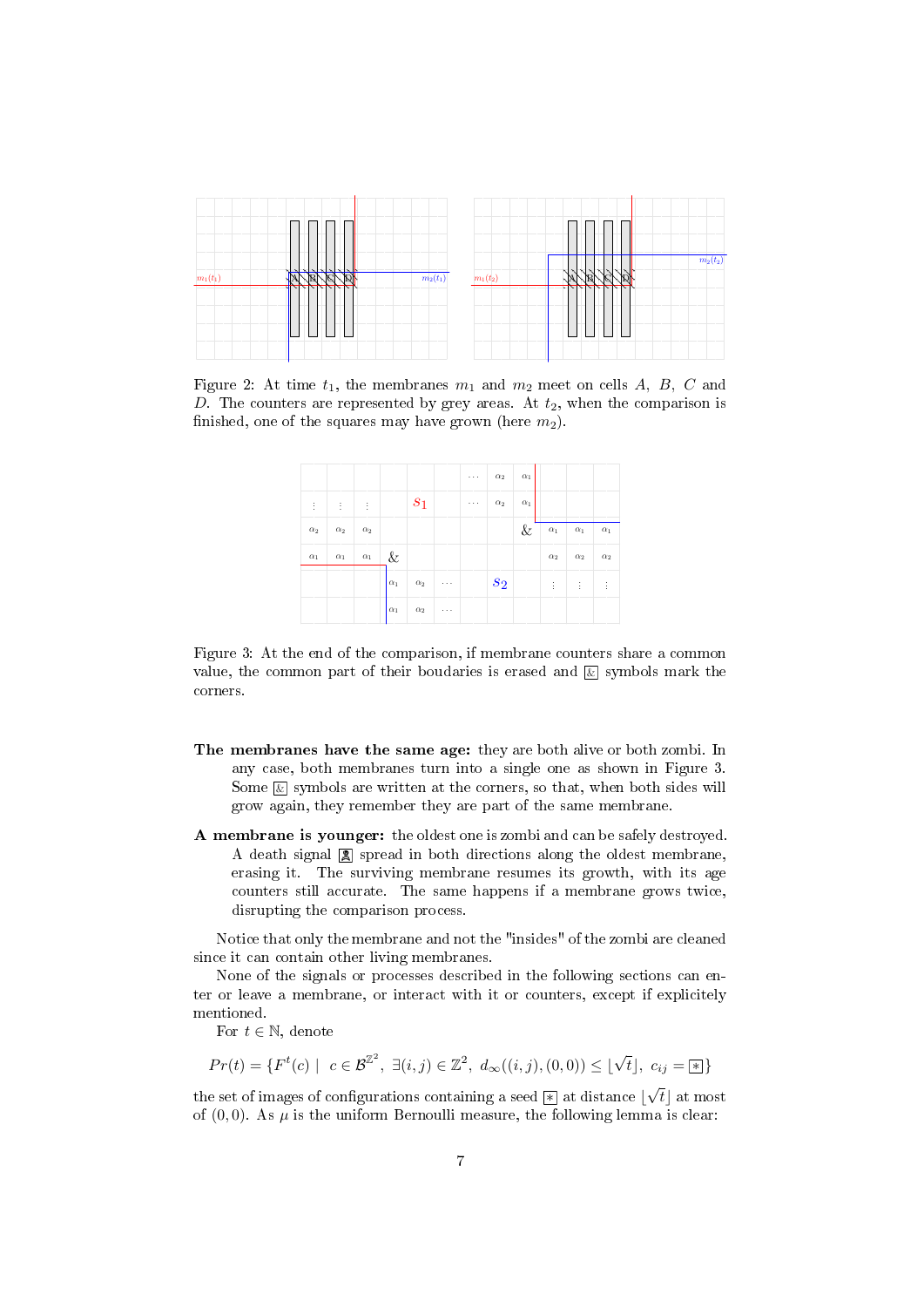Lemma 3.2.  $F^t \mu(Pr(t)) = 1 - (1 - \mu(\mathbf{x}))^{(2\sqrt{t}+1)^2} \rightarrow_t 1$ 

This means that, with probability 1, for almost any configuration the central cell eventually belongs to the insides of a living membrane.

#### 3.3 Working in the clean surface

We now consider only the protected area, which is the union of all insides of living membranes. Thus every construction presented in this section remains inside this area and stops if it reaches the membrane. They will take place on four new layers: the age, partitioning, computating and writing layers.

At some time  $t_n = K^{2n}, n \in \mathbb{N}$  for some integer K that will be specified later, various operations are performed simultaneously inside all membranes. First, a simulated Turing machine computes  $w_n$ . Then, repeated copies of  $w_n$ are copied everywhere inside the membrane. Meanwhile, the heart checks that it is not too close to a neighbour, and one of them is deleted if it is the case.

These operations all happen in the time between  $t_n$  and  $t_{n+1} - 1$ , which is called the  $n^{th}$  generation.

#### 3.3.1 Claiming its territory

At time 1, while creating a membrane, each seed  $\boxed{\ast}$  transforms itself into a heart  $\blacksquare$ . Any heart is the centre of an organism to which it provides life. At the same time, a binary counter is given to each heart, thus giving it the knowledge of its age. This age is exactly the same for any heart inside a living membrane. This counter is the only thing contained in the age layer.

In the rest of this section, only the partitioning layer is concerned.

At time  $t_n$ , every heart send signals at speed 1 in each direction until they meet a fellow signal, in which case they disappear and the symbol  $\boxed{\text{\#}}$  is written where they met. These signals erase everything on the partitioning and computating layers but disappear if they reach a membrane. In this case,  $\boxed{\#}$ is written along the membrane. The **territory** of heart  $H \in \mathbb{Z}^2$  is the largest set of 4-connected cells containing  $H$  that does not contain the symbol  $\boxed{\#}$ . An organism is composed of a heart and its territory.

Simultaneously, at  $t = t_n$ , signals leave H and draw the **body** of H: a square of size  $2n+1$  centered in H. The body is supposed to be entirely in the territory of  $H$ ; if not, the organism is in conflict with every other organism whose body superimpose with its own. At the end of each generation, we will make sure there does not remain any conflict by removing some of the hearts.

Thus, the global dynamics partitions the protected space by redefining territories during each generation, then resolves conflicts: during the  $n^{th}$  generation, the distance between two surviving hearts is at least  $2n-1$  (remember we use the distance  $d_{\infty}$ ).

#### 3.3.2 Choosing its destiny

In this section, we describe conflicts. To get organisms larger and larger through time, we want them to contain at least their entire body, whose size depends of the current generation. We need as well to control the growth of the organisms to avoid the case of too large ones. Indeed, we have to write the computed pattern all over the organism before the beginning of the next generation. Thus, if at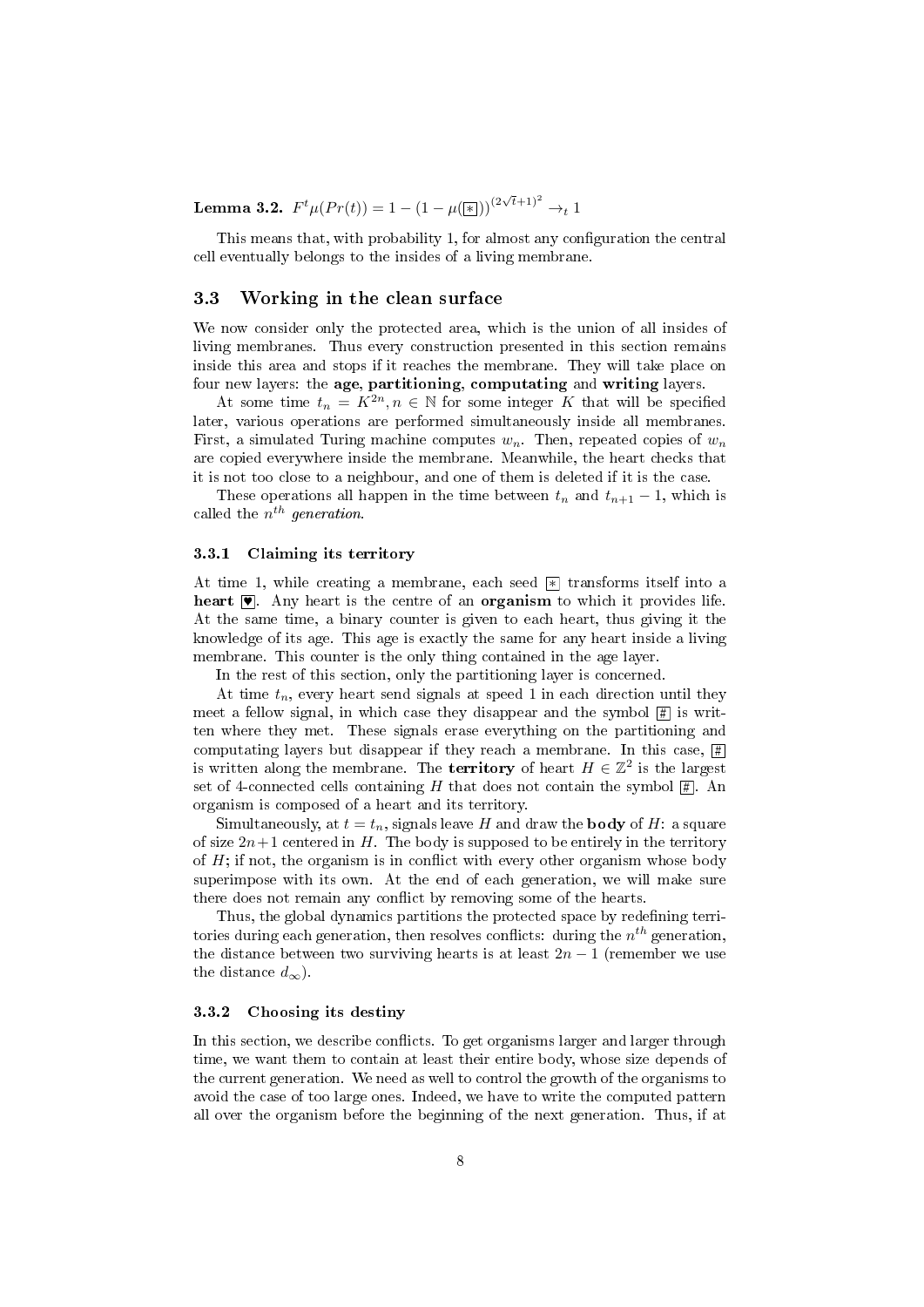some step a chain of conflicts between organisms appear, we do not want to erase all hearts simultaneously.

To avoid this, we add an algorithmic device and give to each heart some bit of information with the constraint that these bits have to be mutually independent at any given time. Then, for each conflict between two organisms, we choose the one to delete thanks to the sum of their two random bits.

First, we use two versions of the state  $*$  in the initial configuration:  $*$ <sub>0</sub> and  $\mathbb{F}_1$ . This bit is transmitted to  $\bullet$  which has two versions  $\bullet$  or  $\bullet$  1. In both cases, we keep the notations  $\mathbb{R}$  and  $\bullet$  when the value of the bit does not matter. The bit is also known by the whole boundary of the corresponding organism.

Second, note that, given some heart  $H$  living at generation  $n$ , the conflicting hearts are at distance  $2n - 1$  or  $2n$  or they would have conflicted before. Thus, they all belong to a square of side  $4n + 1$  centered in H. The distance between each other is also  $2n-1$  or  $2n$ , hence there are at most 8 simultaneous conflicts, one at most in each eighth part of the plane centered in  $H$ : NNE, ENE, ESE, SSE, SSW, WSW, WNW and NNW.

To ensure that independence remains true, each time a heart is deleted, it should give some new information to its killer. Hence, we give 8 other binary bits to each seed, and therefore to each heart. Each eighth part of the territory's boundary carries one of these reserve bits alongside with the main one.

During the  $n^{th}$  generation, when two organisms O and O' of hearts respectively  $\blacksquare_b$  at  $(x, y)$  and  $\blacksquare_{b'}$  at  $(x', y')$  meet, the sum  $\beta = b \oplus b'$  is computed where the boundaries meet. If  $\beta = 0$  then the northernmost heart wins (westernmost in case of a tie) and the other way around if  $\beta = 1$ . Then the boundary of the killed organism (say  $O'$ ) offers its reserve bit  $b_r$  to the winner whose main bit becomes  $b \oplus b_r$ . If some organism kills many others simultaneously (at most 8), it sums all the reserve bits that are given to its. The key point is that all main bits are and remain independent. This is ensured since the reserve bits are not used until they pass to the winner.

On the other hand, a death signal is sent to the heart of the loser, which dies at the reception. This does not interrupt the processes of computation or copying that will be described later, but the organism will not grow again and signals from other hearts will erase it during the next generation.

**Definition.** Define the *radius*  $r$  of an organism as the largest distance from a cell inside its territory to its heart. The territory of the organism is hence bounded by  $4r^2$ .

**Lemma 3.3.** There exists a constant K, such that  $p_n \to_n 1$ , where  $p_n$  is the probability that at least one living heart remains in a square of radius  $K<sup>n</sup>$  during the  $n^{th}$  generation.

*Proof.* Denote  $q_n, n \in \mathbb{N}$  the probability for a cell to be a living heart during generation n. For  $n = 0$ ,  $q_0 > 0$  is a constant given by  $\mu$ . Then, during each generation  $k \leq n$ , a heart survives with probability at least  $(1/2)^8$   $(1/2$  for each conflict). Hence  $q_n \geq q_0 * (1/2)^{8n}$ .

Two different cells have each independently probability  $q_n$  to be a heart as long as there is no chain of conflicts between them. At generation  $n$ , they have been affected only by hearts at distance  $n^2$  at most. So there are  $d_n =$  $\lfloor (2K^n + 1)/(2n^2 + 1) \rfloor^2$  independent cells in a square of radius  $K^n$ .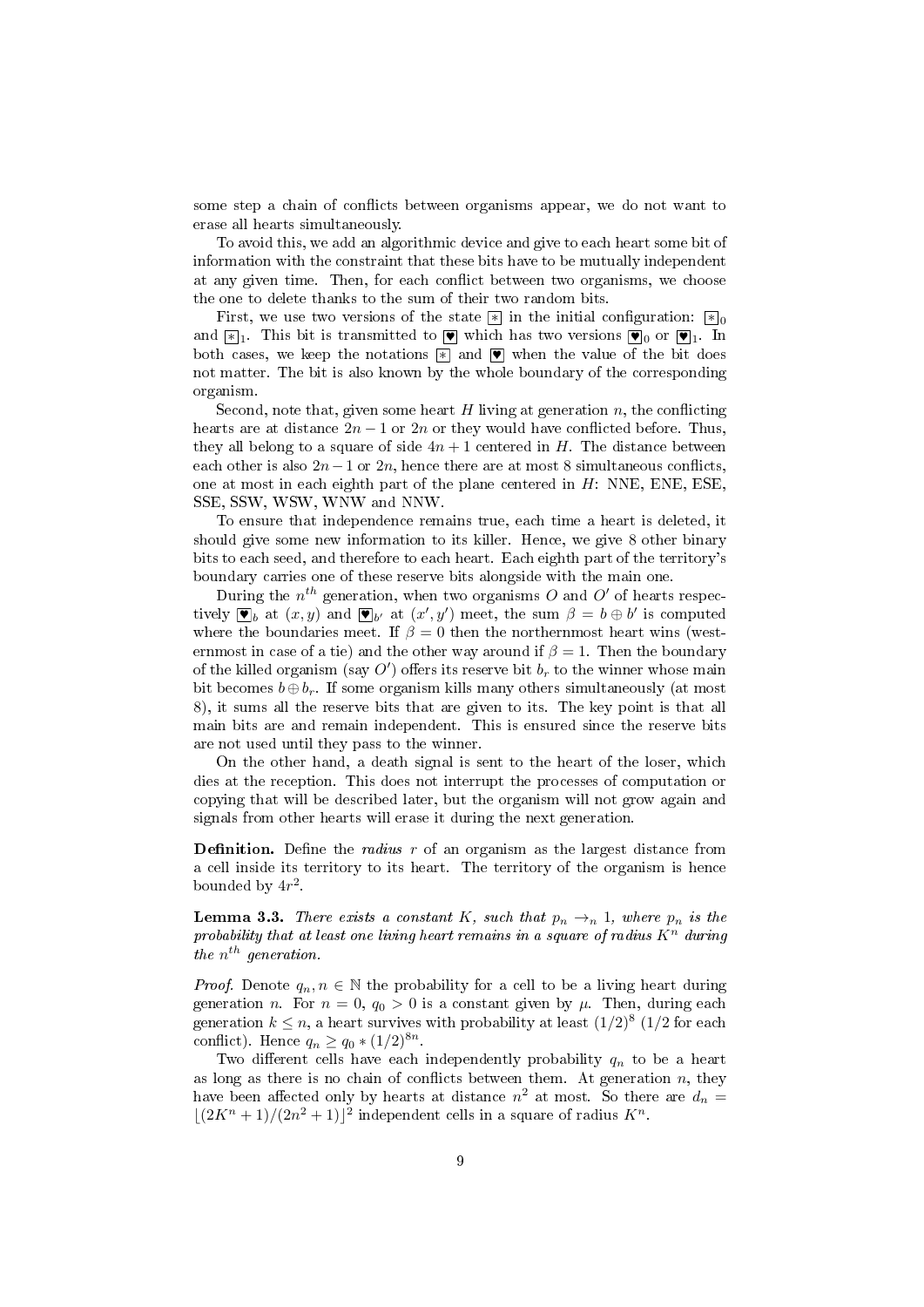

Figure 4: Two hearts  $H_1$  and  $H_2$  are conflicting. Cells  $A_0$  to  $A_4$  form the common boundary of their territory. The red triangle is a set of cells inside the territory of  $H_1$ .

Now we have 
$$
1 - p_n \le (1 - q_n)^{d_n}
$$
. This tends to 0 for  $K \ge 17$ .

This lemma means that we only need to consider organisms of radius less than  $K^n$ . The other ones are sufficiently sparse.

 $\Box$ 

**Definition.** An organism is said to be *healthy* during the  $n^{th}$  generation when its radius is less than  $K<sup>n</sup>$  (K being given in the previous lemma).

#### 3.3.3 Shape of organisms

**Lemma 3.4.** If a cell  $A$  is in the organism of heart  $H$ , then each cell  $B$  such that  $d_{\infty}(B, H) \leq d_{\infty}(A, H) - d_{\infty}(A, B)$  is in the same organism.

Proof. The triangle inequality gives the result automatically, for any other heart  $H^{\prime}$ :

$$
d_{\infty}(B, H) \le d_{\infty}(A, H) - d_{\infty}(A, B) \le d_{\infty}(A, H') - d_{\infty}(A, B) \le d_{\infty}(B, H').
$$

**Lemma 3.5.**  $F^{t_n} \mu([\mathbb{H}] \cap Pr(t_n)) = O(1/n)$ 

*Proof.* Given  $n \in \mathbb{N}$ , consider the set of cells containing state  $\boxed{\text{\#}}$  at time  $t_{n+1}$ within the protected area. It is possible to cut this set into horizontal, vertical or diagonal segments such that each one of them is the common boundary of two specific hearts. When two hearts claim their territory, they send signals in every direction at speed one. These signals may eventually cross to give birth to the boundary. Except if they cross exactly in their corners (hence four cells for each organism, which is negligible), the length of their common boundary is at least 2. Consider one of these boundary segments containing cells  $\{A_0, A_1, \ldots A_k\}$ and denote  $H_0$  and  $H_1$  the associated hearts.

The proof is illustrated on Figure 4 in the case of a diagonal segment. Denote d the line supporting the segment, as  $d_{\infty}(H_0, H_1) \geq 2n$ ,  $\exists j \in \{0, 1\}$  such that  $d_{\infty}(H_j, d) \geq n$ . Denote  $O_j$  the organism centered in  $H_j$ . Since  $A_0, A_1, \ldots, A_k$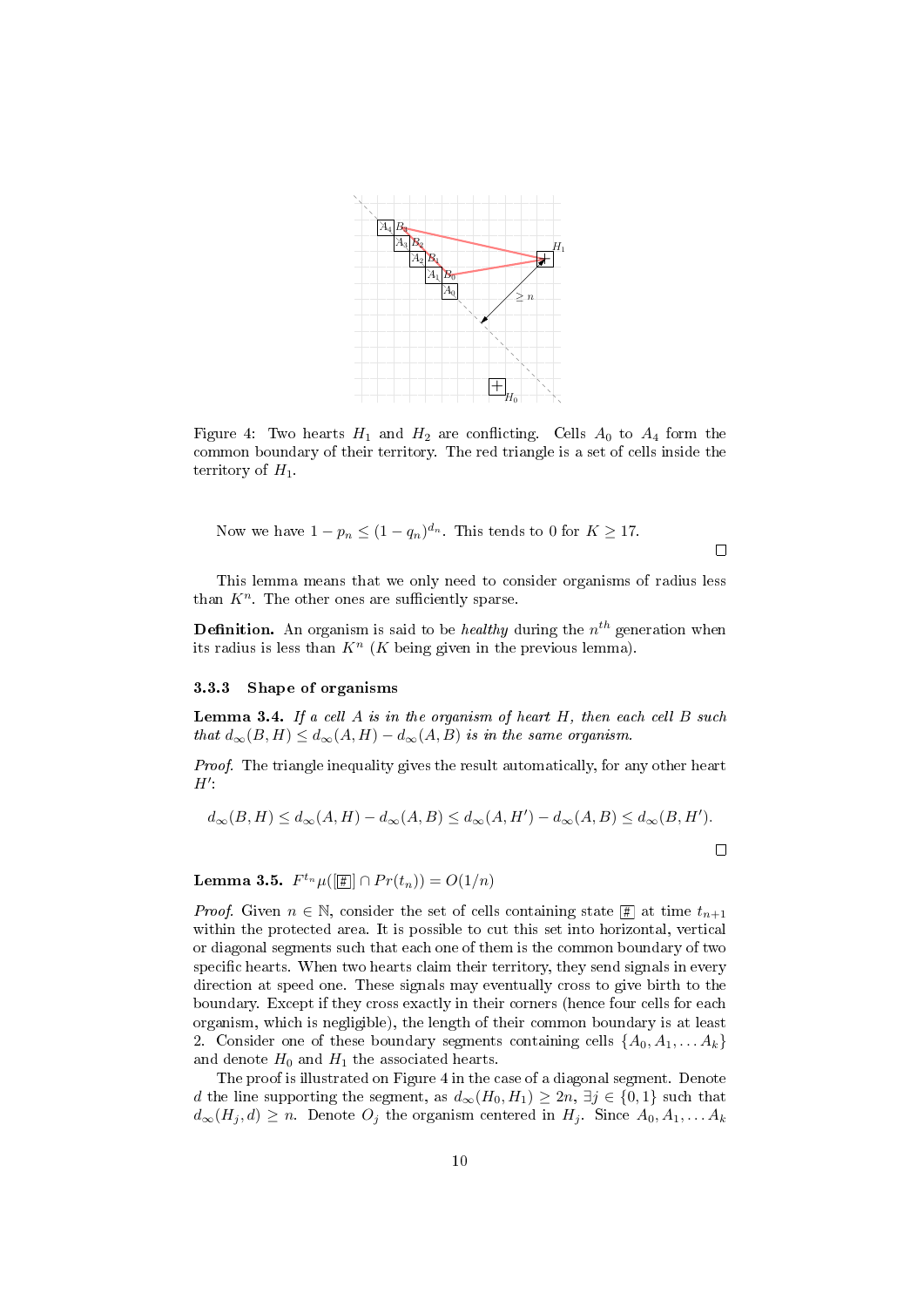are on the boundary of  $O_i$ , there exist distinct points  $B_0, B_1, \ldots, B_{k-1}$  adjacent to  $A_0, A_1, \ldots, A_k$  and inside  $O_j$ .

Claim 3.6. Every cell inside the triangle  $B_0B_{k-1}H_j$  is inside  $O_j$ .

*Proof.* For any such cell x, there exists  $l \in [0, k-1]$  such that  $d_{\infty}(H_j, B_l) =$ <br> $d_{\infty}(H_i, x) + d_{\infty}(x, B_l)$ , hence, using Lemma 3.4, x belongs to  $O_i$ .  $d_{\infty}(H_j, x) + d_{\infty}(x, B_l)$ , hence, using Lemma 3.4, x belongs to  $O_j$ .

There are  $|(k - 1)(n - 1)/2|$  cells in the triangle  $B_0B_{k-1}H_i$ , which means that for each cell of the boundary segment, we produced  $O(n)$  cells inside an organism.

Any cell inside an organism can be attached this way at two segments at most (the border of the triangle can be shared). Thus, for any cell containing  $\boxplus$  , there are at least  $\Theta(n)$  cells that do not contain  $[\frac{\pi}{2}]$ , hence  $F^{t_n}\mu([\frac{\pi}{2}]\cap Pr(t_n))=$  $O(1/n)$ .

#### 3.3.4 Computing

In this section, we deal only with the computing layer. At time  $t_n, n \in \mathbb{N}$ , at each heart of an organism, the same computation starts. While signals leave the heart to determine the boundaries of their territory, other signals draw the limits of a square of side  $\sqrt{n}$  whose downleft corner is the heart. This is the space allowed for computation. The heart creates a Turing machine head and the computation starts. It has to remain in this space and halt in less than  $K^{2n}$ .

Without loss of generality, we can choose the computable sequence of patterns  $(w_i)_{i \in \mathbb{N}}$  such that  $w_n$  is the pattern computed during the  $n^{th}$  generation. Indeed, we can transform the original sequence by repeting each pattern until there is enough space and time to compute the following one. Denote  $\mathbb{U}_n$  the support of  $w_n$  and  $l_n$  its size:  $\mathbb{U}_n = \text{supp}(w_n) = [0, l_n] \times [0, l_n]$ . Considering the space allowed for computation, we have that  $l_n \leq \sqrt{n}$ .

#### 3.3.5 Copying

Finally, our concern is the copying layer. After computing a pattern on the computing layer of an organism, we will write copies of it over the whole territory of this organism.

During the  $n^{th}$  generation, the computation takes less than  $K^{2n}$  steps, which leaves  $K^{2n+2} - K^{2n}$  steps before  $t_{n+1}$ . We will show that this is enough to periodically write copies of the result all over the organism, as long as the organism is healthy.

Consider an organism of heart  $H = (x_H, y_H)$  during generation n. We first write 4 copies of  $w_n$  around H at  $(x_H - l_n, y_H - l_n) + \mathbb{U}_n$ ,  $(x_H - l_n, y_H) + \mathbb{U}_n$ ,  $(x_H, y_H - l_n) + \mathbb{U}_n$  and  $H + \mathbb{U}_n$ . To copy a square, a machine copies all the states sequentially. First, the sides of the squares are marked on the copying layer with a state  $\varpi$  (this takes  $O(l_n)$  steps using counters initialised with value  $\left( l_{n}\right) ,$  then the machine needs  $2l_{n}$  steps to go to the copy emplacement, make the copy and come back. There are  $l_n^2$  cells to copy, hence the whole process of copying a square takes  $O(l_n^3)$  steps.

Starting with these 4 copies of  $w_n$ , 4 different copying processes will take place, each one in its quarter of the plane: north-east, north-west, south-west and south-east. We only detail the process in the north-east quarter.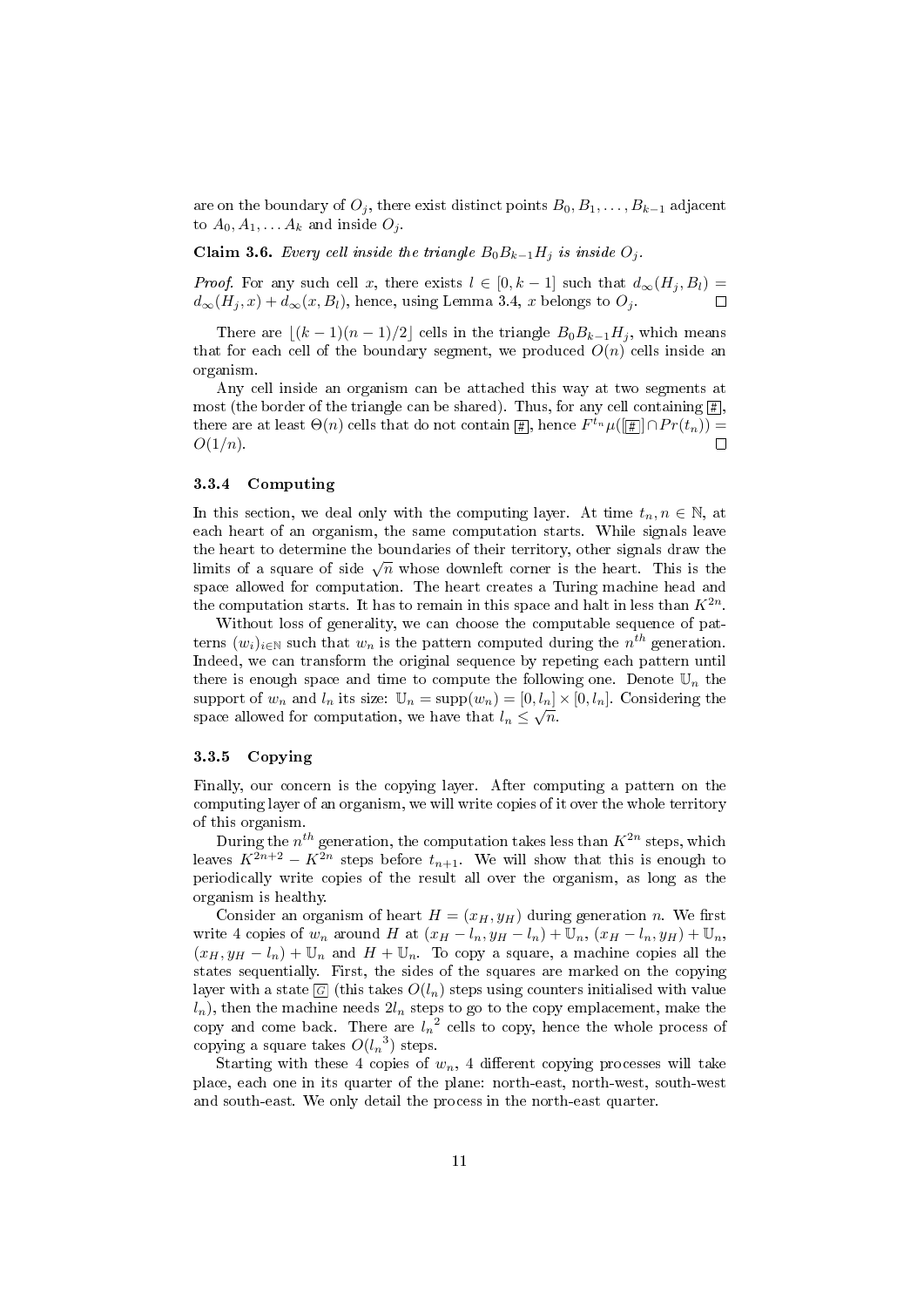

Figure 5: The square pattern is copied all over the whole territory both on axes and along diagonals, starting from the heart.

The base square is copied along the vertical and horizontal axes until it reaches the limit of the territory. Simultaneously, each of these copies replicates itself in diagonal towards the north-east. This way, the whole territory is eventually covered with copies of the computed pattern  $w_n$ . The set of states  $\overline{G}$ draw a grid of step  $l_n$ . The copying process is actually a wave starting at the heart of the organism and extending the area where the pattern  $w_n$  is written. See Figure 5.

**Lemma 3.7.** For any healthy organism, copying takes less than  $O(nK^n)$  timesteps during the  $n^{th}$  generation.

*Proof.* Consider a healthy organism, as the radius is bounded by  $K<sup>n</sup>$  and the grid step is  $l_n$ , there are sequences of at most  $K_n/l_n$  square copies to do in each quarter. Each one of these copies requires  $O(l_n^3)$  steps, hence the total copy time is  $O(nK^n)$  (recall  $l_n \leq \sqrt{n}$ ).  $\Box$ 

**Lemma 3.8.** During the  $n^{th}$  generation, any cell in a healthy organism that was not reached by the copying process is at distance  $\sqrt{n}$  or less of the boundary of the territory.

Proof. Again, we prove it in the north-east quarter, the proof is symmetric in the other cases. Take a cell  $A$  in the territory of a healthy organism and at distance more than  $l_n$  of the boundary of the territory. A is in a square S of the  $\overline{G}$  grid (or would be by extending the grid). Thanks to the hypothesis we know that  $S$  entirely belongs to the organism. The copy process reached  $S$ , arriving from a square  $S'$  at the south, east or south-east of  $S$  depending of the position of  $S$ . Now, according to Lemma 3.4,  $S'$  entirely belongs to the organism.

We can this way go recursively all the way back to the heart, and the copy process is necessarily successful at each step.  $\Box$ 

# 4 Proof of the main theorem

We saw in previous sections, that a configuration tends to contain only healthy organisms, and that in a healthy organism, computing and copying can be both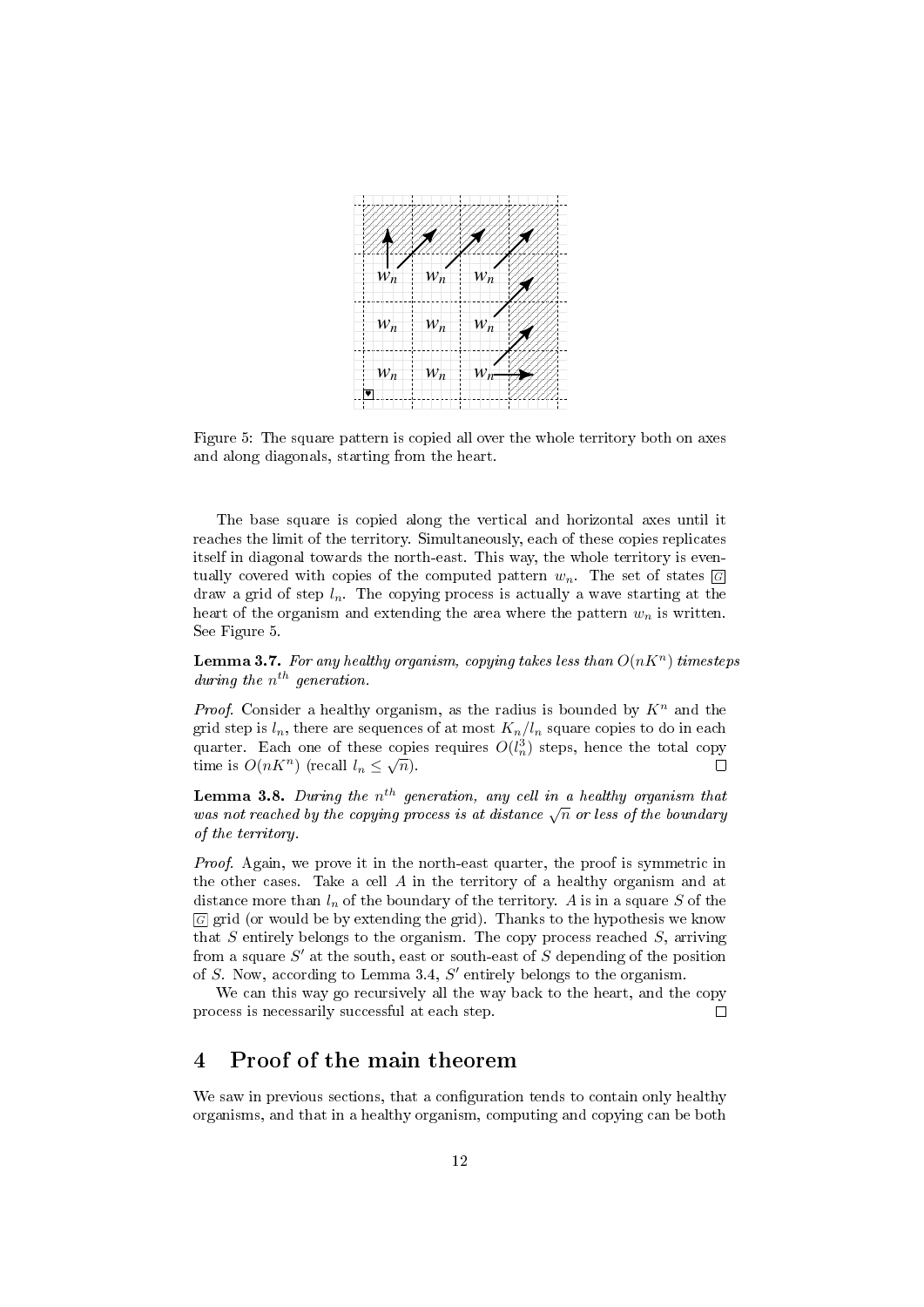achieved in less than  $t_{n+1} - t_n$  timesteps. Hence we can conlude.

*Proof.* Given a sequence  $(w_n)_n$ , we build the cellular automaton F over the alphabet  $\beta$  as described in the previous sections.

Suppose  $t = t_{n+1} - 1, n \in \mathbb{N}$ . First, if  $s \in \mathcal{B} \setminus \mathcal{A}$ , a cell can have state s if it is:

- outside the protected area, use Lemma 3.2;
- outside a healthy organism, use Lemma 3.3;
- in the border of a healthy organism, use Lemma 3.5;
- in the computation area of an organism, which are negligible since this area is a square of side  $\sqrt{n}$  in territories that contain a square of side n;
- in the grid drawn in each territory (states  $\boxed{G}$ ), negligible as well since the grid occupies less than  $4l_n$  cells in each square of side  $l_n$ .

Therefore  $L_{\mu}(F) \subseteq \mathcal{A}^*$ .

Now, we show that we only need to consider the squares of the grid entirely located in a healthy organism. As said before, it is enough to restrict ourselves to healthy organisms. Every square that is only partially inside a healthy field is located into a band of width less than  $\sqrt{n}$  adjacent to the boundary of the field, hence there are at most  $O(1/\sqrt{n})$  such cells thanks to Lemma 3.2. As we forced  $i \leq \sqrt{n}$ , we can effectively neglect those partial squares. In any other square, thanks to Lemma 3.8, we know that the copy was achieved successfully.

For all these reasons, for a square pattern u,  $F^{t_n} \mu([u]) \sim_{n \to \infty} \text{Freq}(u, w_n)$ .

Moreover, during the  $n^{th}$  generation, while the copying process is engaged but not finished, some part of the main layer contains copies of  $w_n$  and the rest is still filled with copies of  $w_{n-1}$ , hence, for some  $0 \leq \alpha \leq 1$ :

$$
F^{t}\mu([u]) \sim_{n \to \infty} (\alpha F^{t_n}\mu([u]) + (1 - \alpha)F^{t_n}\mu([u]))
$$

 $\Box$ 

## Perspectives

As for the one-dimensional case, we have a characterization of all subshifts that are  $\mu$ -limit sets of CA. Some corollaries can be derived from this result, but the main open problem is to generalize it to larger classes of measures. In dimension 1, the difference is that there is no need for a trick such as the one used in Section 3.3.2 to resolve conflicts while avoiding erasing too many hearts. As this trick only works with the uniform Bernoulli measure, hence, a better understanding of the dynamics of disparition of the hearts should allow to generalize the result.

# References

[1] Alexis Ballier, Pierre Guillon, and Jarkko Kari. Limit sets of stable and unstable cellular automata. Fundam. Inf.,  $110(1-4):45-57$ , January 2011.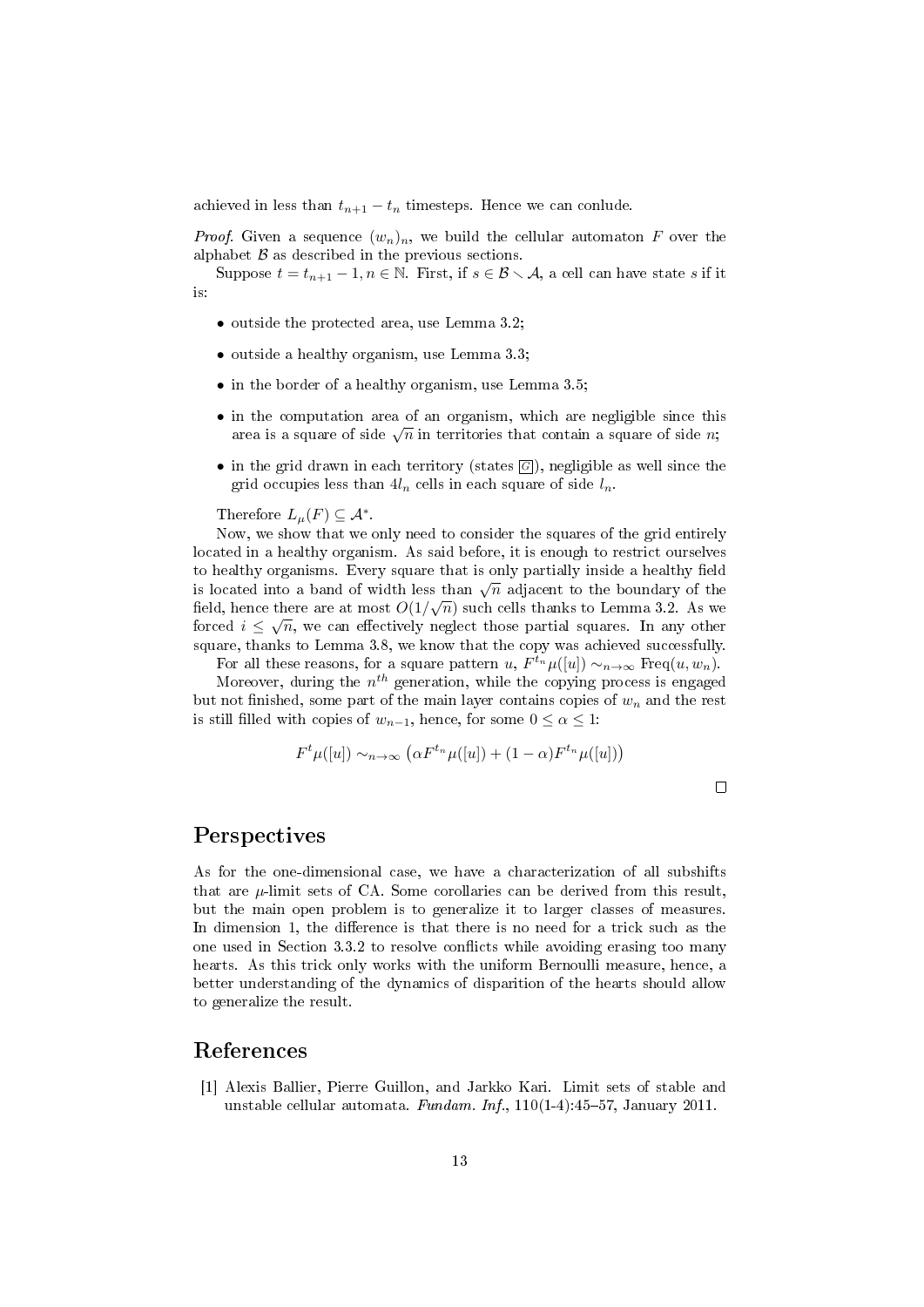- [2] Laurent Boyer, Martin Delacourt, Victor Poupet, Mathieu Sablik, and Guillaume Theyssier.  $\mu$ -limit sets of cellular automata from a computational complexity perspective.  $CoRR$ , abs/1309.6730, 2014.
- [3] Laurent Boyer, Martin Delacourt, and Mathieu Sablik. Construction of  $\mu$ -limit sets. In *JAC*, pages 76–87, 2010.
- [4] Laurent Boyer, Victor Poupet, and Guillaume Theyssier. On the complexity of limit sets of cellular automata associated with probability measures. In *MFCS*, pages  $190-201$ , 2006.
- [5] Benjamin Hellouin de Menibus and Mathieu Sablik. Characterisation of sets of limit measures after iteration of a cellular automaton on an initial measure. CoRR, abs/1301.1998, 2013.
- [6] Martin Delacourt. Rice's theorem for -limit sets of cellular automata. In  $ICALP$  (2), pages 89-100, 2011.
- [7] Gustav A. Hedlund. Endomorphisms and automorphisms of the shift dynamical system. Mathematical Systems Theory,  $3(4):320-375$ , 1969.
- [8] Glenn Hurlbert and Garth Isaak. On the de bruijn torus problem. Journal of Combinatorial Theory, Series A,  $64(1):50 - 62$ , 1993.
- [9] J. Kari. Rice's theorem for the limit sets of cellular automata. Theoretical Computer Science, 127:229-254, 1994.
- [10] P. Kurka and A. Maass. Limit Sets of Cellular Automata Associated to Probability Measures. Journal of Statistical Physics,  $100(5-6)$ : 1031-1047, 2000.
- [11] Alejandro Maass. On the sofic limit sets of cellular automata. Ergodic Theory and Dynamical Systems,  $15.663-684$ ,  $7 1995$ .
- [12] John von Neumann. Theory of Self-Reproducing Automata. University of Illinois Press, Champaign, IL, USA, 1966.